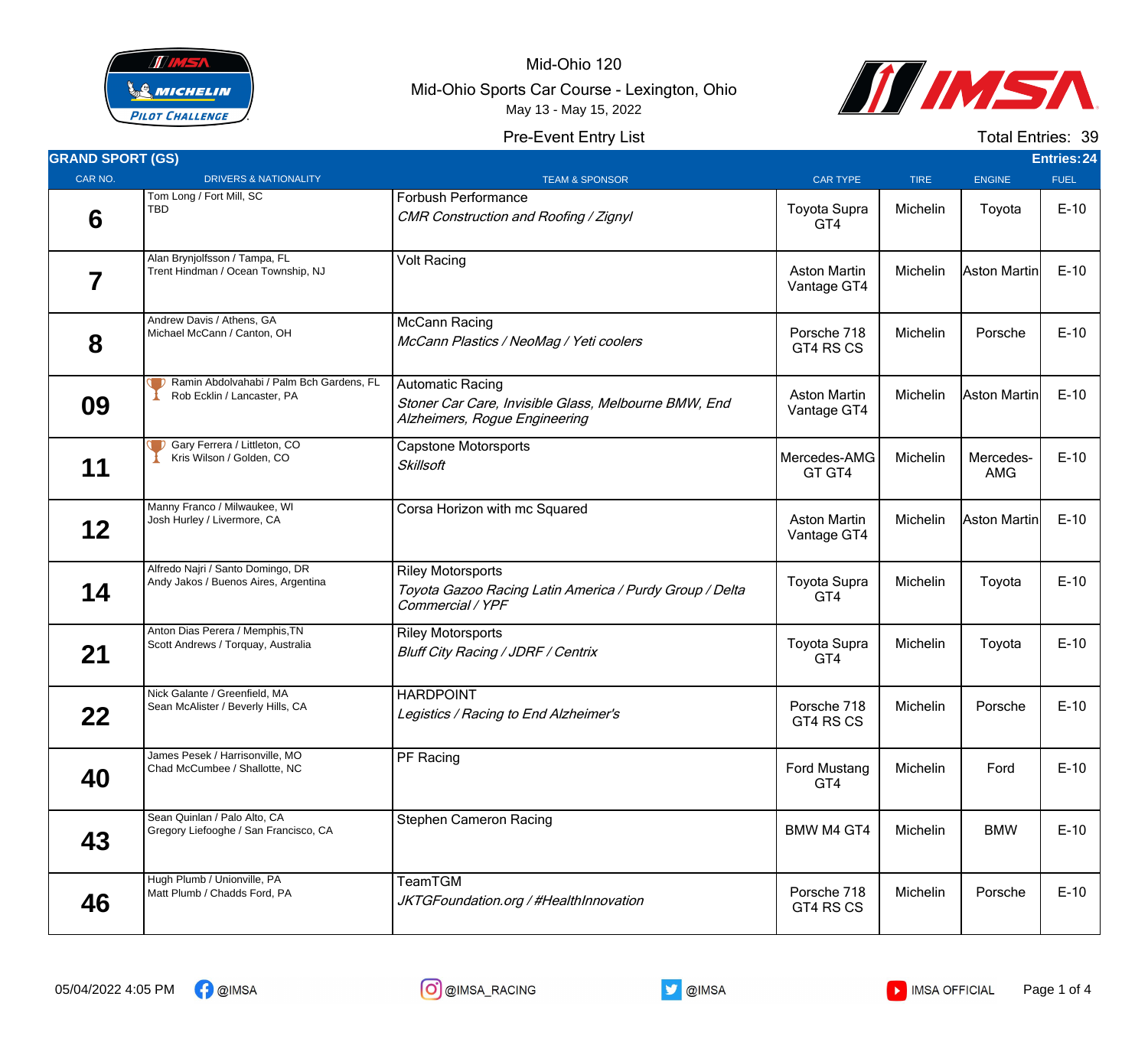| <b>GRAND SPORT (GS)</b>                        |                                                                                                         |                                                                                           |                                             |                         |                          | <b>Entries: 24</b>    |
|------------------------------------------------|---------------------------------------------------------------------------------------------------------|-------------------------------------------------------------------------------------------|---------------------------------------------|-------------------------|--------------------------|-----------------------|
| CAR NO.                                        | <b>DRIVERS &amp; NATIONALITY</b>                                                                        | <b>TEAM &amp; SPONSOR</b>                                                                 | <b>CAR TYPE</b>                             | <b>TIRE</b>             | <b>ENGINE</b>            | <b>FUEL</b>           |
| 56                                             | Kenton Koch / Charlotte, NC<br>Eric Foss / Fort Worth, TX                                               | <b>Murillo Racing</b><br><b>Mosing Motorcars</b>                                          | Mercedes-AMG<br>GT GT4                      | Michelin                | Mercedes-<br>AMG         | $E-10$                |
| 59                                             | Bob Michaelian / Seal Beach, CA<br>Billy Johnson / Boynton Beach, FL                                    | KOHR MOTORSPORTS<br><b>RACE FOR RP</b>                                                    | Ford Mustang<br>GT4                         | Michelin                | Ford                     | $E-10$                |
| 60                                             | Luca Mars / Sewickley, PA<br>Nate Stacy / Owasso, OK                                                    | KOHR MOTORSPORTS<br>Allegheny Ford Truck / Race For RP                                    | <b>Ford Mustang</b><br>GT4                  | Michelin                | Ford                     | $E-10$                |
| 64                                             | Ted Giovanis / Highland, MD<br>Owen Trinkler / Nashville, TN                                            | TeamTGM<br>JKTGFoundation.org / #HealthInnovation                                         | Porsche 718<br>GT4 RS CS                    | Michelin                | Porsche                  | $E-10$                |
| 65                                             | <b>D</b> Brent Mosing / Lafayette, LA<br>Tim Probert / Houston, TX                                      | <b>Murillo Racing</b>                                                                     | Mercedes-AMG<br>GT GT4                      | Michelin                | Mercedes-<br><b>AMG</b>  | $E-10$                |
| 71                                             | Frank DePew / Richmond, VA<br>Robin Liddell / Edinburgh, Scotland                                       | <b>Rebel Rock Racing</b><br><b>Urban Grid</b>                                             | Chevrolet<br>Camaro GT4.R                   | Michelin                | Chevrolet                | $E-10$                |
| 72                                             | Kenny Murillo / Santa Rosa, CA<br>Christian Szymczak / Oakland, CA                                      | Murillo Racing                                                                            | Mercedes-AMG<br>GT GT4                      | Michelin                | Mercedes-<br>AMG         | $E-10$                |
| 83                                             | Thomas Collingwood / St. John's, NL<br>Spencer Pumpelly / Atlanta, GA                                   | <b>BGB Motorsports</b>                                                                    | Porsche 718<br>GT4 RS CS                    | Michelin                | Porsche                  | $E-10$                |
| 93                                             | Mark Siegel / Palo Alto, CA<br>Tyler McQuarrie / Danville, CA                                           | CarBahn with Peregrine Racing<br>Menlo / Accel                                            | Porsche 718<br>GT4 RS CS                    | Michelin                | Porsche                  | $E-10$                |
| 95                                             | Bill Auberlen / Lake Havasu City, AZ<br>Dillon Machavern / Charlotte, VT                                | <b>Turner Motorsport</b><br>LiquiMoly / Barletta Engineering                              | BMW M4 GT4                                  | Michelin                | <b>BMW</b>               | $E-10$                |
| 96                                             | Robby Foley / Randolph, NJ<br>Vincent Barletta / Canton, MA                                             | <b>Turner Motorsport</b><br>LiquiMoly / Barletta Engineering                              | <b>BMW M4 GT4</b>                           | Michelin                | <b>BMW</b>               | $E-10$                |
| 877                                            | Sheena Monk / Newtown, PA<br>Kyle Marcelli / Toronto, ON                                                | JG Wentworth Racing by PF Racing                                                          | Ford Mustang<br>GT4                         | Michelin                | Ford                     | $E-10$                |
| <b>TOURING CAR (TCR)</b><br><b>Entries: 15</b> |                                                                                                         |                                                                                           |                                             |                         |                          |                       |
| CAR NO.                                        | <b>DRIVERS &amp; NATIONALITY</b><br>Michael Lewis / Laguna Beach, CA<br>Taylor Hagler / San Antonio, TX | <b>TEAM &amp; SPONSOR</b><br>Bryan Herta Autosport w/ Curb Agajanian<br>Hyundai Elantra N | <b>CAR TYPE</b><br>Hyundai Elantra<br>N TCR | <b>TIRE</b><br>Michelin | <b>ENGINE</b><br>Hyundai | <b>FUEL</b><br>$E-10$ |

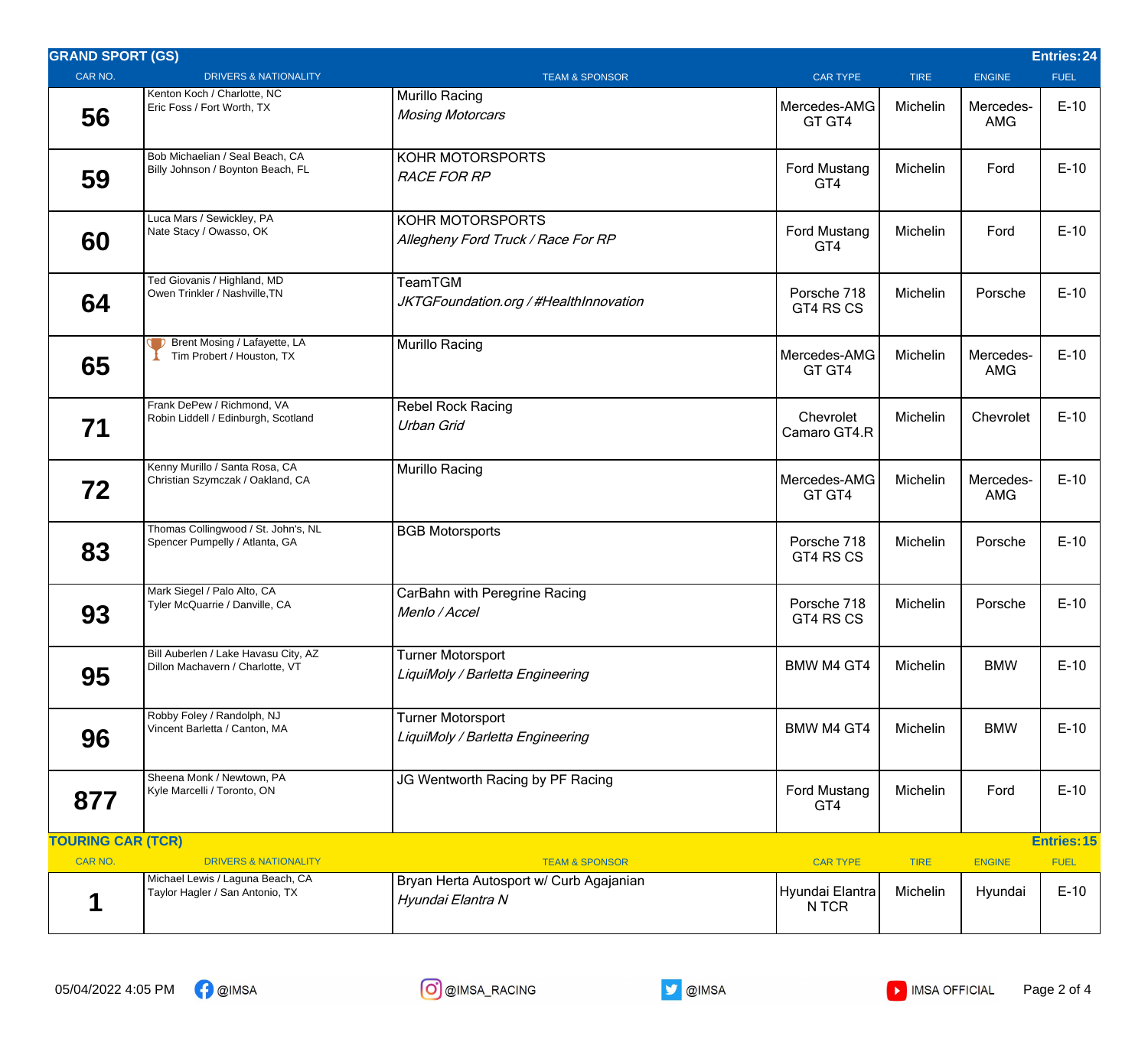| <b>TOURING CAR (TCR)</b> |                                                                                 |                                                                                                |                                              |             |               | <b>Entries: 15</b> |
|--------------------------|---------------------------------------------------------------------------------|------------------------------------------------------------------------------------------------|----------------------------------------------|-------------|---------------|--------------------|
| CAR NO.                  | <b>DRIVERS &amp; NATIONALITY</b>                                                | <b>TEAM &amp; SPONSOR</b>                                                                      | <b>CAR TYPE</b>                              | <b>TIRE</b> | <b>ENGINE</b> | <b>FUEL</b>        |
| $\overline{2}$           | AJ Muss / Rumson, NJ<br>Ryan Norman / Estero, FL                                | Bryan Herta Autosport w/ Curb Agajanian                                                        | Hyundai Elantra<br>N TCR                     | Michelin    | Hyundai       | $E-10$             |
| 5                        | Roy Block / Winter Park, FL<br>Tim Lewis / Boca Raton, FL                       | <b>KMW Motorsports with TMR Engineering</b><br>Alfa Romeo of Daytona / Hammer Nutrition / AERO | Alfa Romeo<br>Giulietta Veloce<br><b>TCR</b> | Michelin    | Alfa Romeo    | $E-10$             |
| 15                       | Eric Rockwell / Colts Neck, NJ<br>Denis Dupont / Montreal, QC                   | Belgard & Techniseal Racing                                                                    | Audi RS3 LMS<br><b>DSG</b>                   | Michelin    | Audi          | $E-10$             |
| 17                       | Chris Miller / Minneapolis, MN<br>Mikey Taylor / Pretoria, South Africa         | Unitronic JDC-Miller MotorSports<br>Liqui Moly                                                 | Audi RS3 LMS<br><b>SEQ</b>                   | Michelin    | Audi          | $E-10$             |
| 19                       | Rory van der Steur / Chesapeake City, MD<br>Tyler Gonzalez / St. Cloud, FL      | VAN DER STEUR RACING<br><b>EFC Systems Inc</b>                                                 | Hyundai<br><b>Veloster N TCR</b>             | Michelin    | Hyundai       | $E-10$             |
| 33                       | Mark Wilkins / Mulmur, ON<br>Robert Wickens / Guelph, ON                        | Bryan Herta Autosport w/ Curb Agajanian<br>Hyundai Elantra N                                   | Hyundai Elantra<br>N TCR                     | Michelin    | Hyundai       | $E-10$             |
| 37                       | <b>TBD</b><br>Mat Pombo / Atlanta, GA                                           | LA Honda World Racing                                                                          | Honda Civic<br><b>FK7 TCR</b>                | Michelin    | Honda         | $E-10$             |
| 54                       | Michael Johnson / Mount Morris, MI<br>Stephen Simpson / Cape Town, South Africa | Michael Johnson Racing w/ Bryan Herta Autosport<br>Universal Coating                           | Hyundai Elantra<br>N TCR                     | Michelin    | Hyundai       | $E-10$             |
| 61                       | Gavin Ernstone / Las Vegas, NV<br>Jon Morley / San Francisco, CA                | Road Shagger Racing<br>Clear Title / Simply Vegas / Streamline Home Loans                      | Audi RS3 LMS<br><b>SEQ</b>                   | Michelin    | Audi          | $E-10$             |
| 73                       | Mike LaMarra / Brighton, MI<br>Ryan Eversley / Atlanta, GA                      | LA Honda World Racing                                                                          | Honda Civic<br><b>FK7 TCR</b>                | Michelin    | Honda         | $E-10$             |
| 77                       | Mason Filippi / Alamo, CA<br>Tyler Maxson / Bogart, GA                          | Bryan Herta Autosport w/ Curb Agajanian                                                        | Hyundai<br><b>Veloster N TCR</b>             | Michelin    | Hyundai       | $E-10$             |
| 89                       | Steve Eich / Marysville, OH<br>Chad Gilsinger / Marysville, OH                  | HART (Honda of America Race Team)<br>Honda / Aero / H&R / Red Line Oil                         | Honda Civic<br><b>FK7 TCR</b>                | Michelin    | Honda         | $E-10$             |
| 98                       | Parker Chase / New Braunfels, TX<br>Harry Gottsacker / San Antonio, TX          | Bryan Herta Autosport w/ Curb Agajanian<br>Hyundai Elantra N                                   | Hyundai Elantra<br>N TCR                     | Michelin    | Hyundai       | $E-10$             |
| 99                       | Victor Gonzalez / Trujillo Alto, PR<br>Karl Wittmer / Montreal, QC              | Victor Gonzalez Racing Team - VGRT<br>Fiebruz Motorsport / HPD / Sector 5 Motorsport           | Honda Civic<br>FK7 TCR                       | Michelin    | Honda         | $E-10$             |